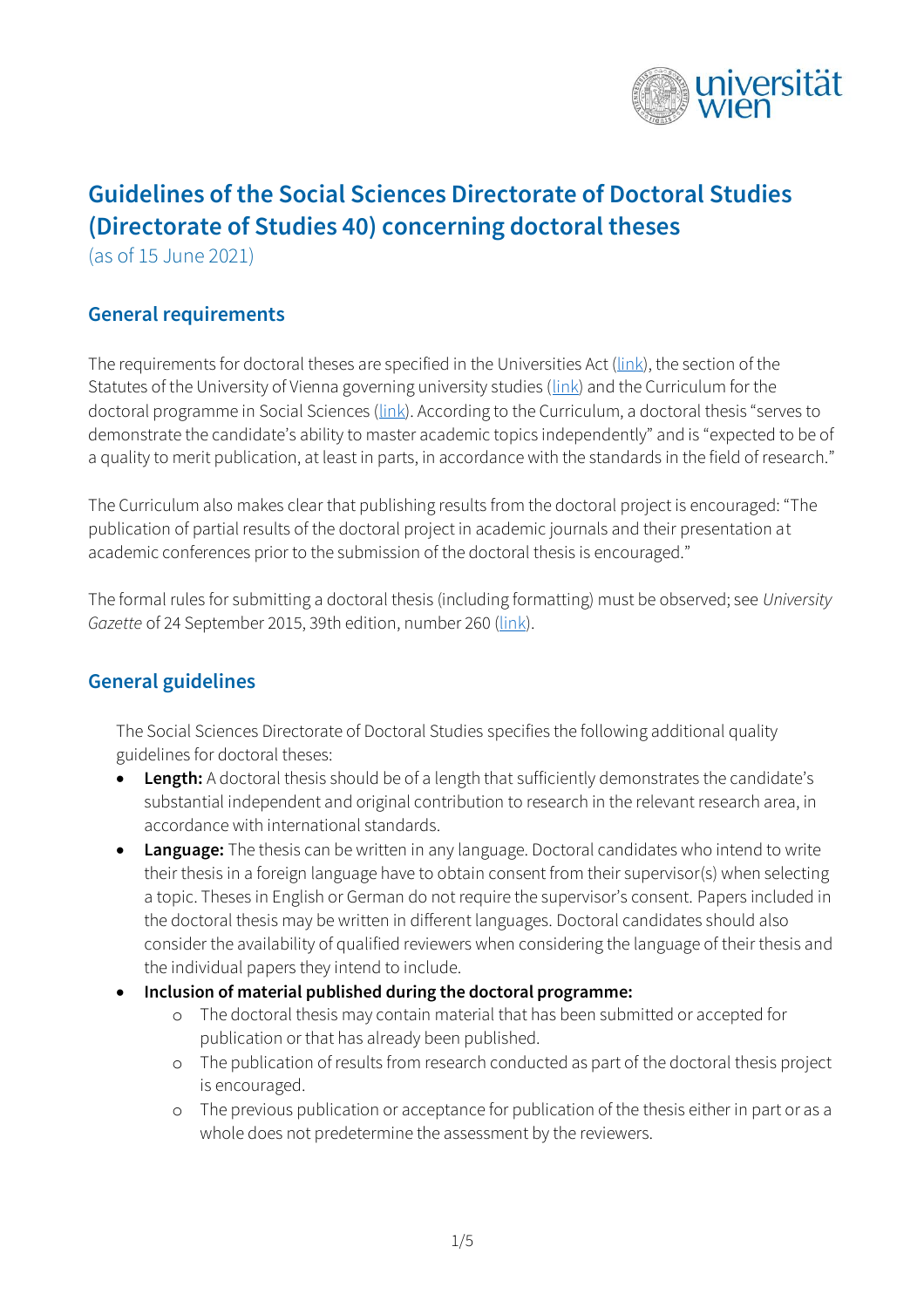

- o For publications and submitted papers that are included in a doctoral thesis (both in theses that take the form of a monograph or a collection of papers), please include the following information in a separate section at the beginning of the thesis:
	- publications  $\rightarrow$  comprehensive bibliographical information about the publication
	- $\blacksquare$ manuscripts accepted for publication  $\rightarrow$  date of the letter of acceptance
	- submitted manuscripts  $\rightarrow$  date of the acknowledgement of receipt
- **Inclusion of material published before the start of the doctoral programme:** The doctoral degree at the University of Vienna serves to prepare doctoral candidates for academic work in their field of doctoral research as well as to educate and promote early stage researchers. The doctoral programme provides an academic education of international standard and entails independent academic work in the doctoral candidate's field of doctoral research. As a result, material accepted for publication before the start of doctoral studies cannot generally be included in the doctoral thesis. The following exceptions are possible:
	- o publications published as part of a research project conducted at the University of Vienna;
	- o papers written in close cooperation with the supervisor of the thesis before the start of the doctoral programme.

Other exceptions may be possible but have to be discussed with the Social Sciences Directorate of Doctoral Studies before the public presentation at the Faculty (Fakultätsöffentliche Präsentation, FÖP). Doctoral theses cannot be based entirely on previously published material. This means that a thesis that takes the form of a collection of papers may not contain only papers that have been published before the start of the doctoral programme.

- **Format (monograph or collection of papers):** The University of Vienna does not formally distinguish between theses taking the form of a monograph or a collection of papers. Nevertheless, the Social Sciences Directorate of Doctoral Studies recommends that doctoral candidates decide on the format of their doctoral thesis early in the research process. This decision should be taken no later than at the public presentation at the Faculty (FÖP) to help candidates plan the further research steps. Changes to this decision should be recorded in the annual annexes to the doctoral thesis agreement (annual progress reports).
- **Independent contribution:** Doctoral theses must demonstrate that a doctoral candidate is able to independently master academic topics. Therefore, the inclusion of papers and chapters that are single-authored or written without the supervisor(s) are encouraged in doctoral theses.
- **Formal structure:** All sections irrespective of the printing format of the original publication must be scaled to DIN A4 page format. All pages, including publications, must be numbered consecutively.

# **Specific guidelines for doctoral theses taking the form of a monograph**

A doctoral thesis taking the form of a monograph must be an integrated whole and present a coherent argumentation based on the candidate's own research. If individual chapters of the doctoral thesis or sections thereof are co-authored, the doctoral candidates must specify their contribution to each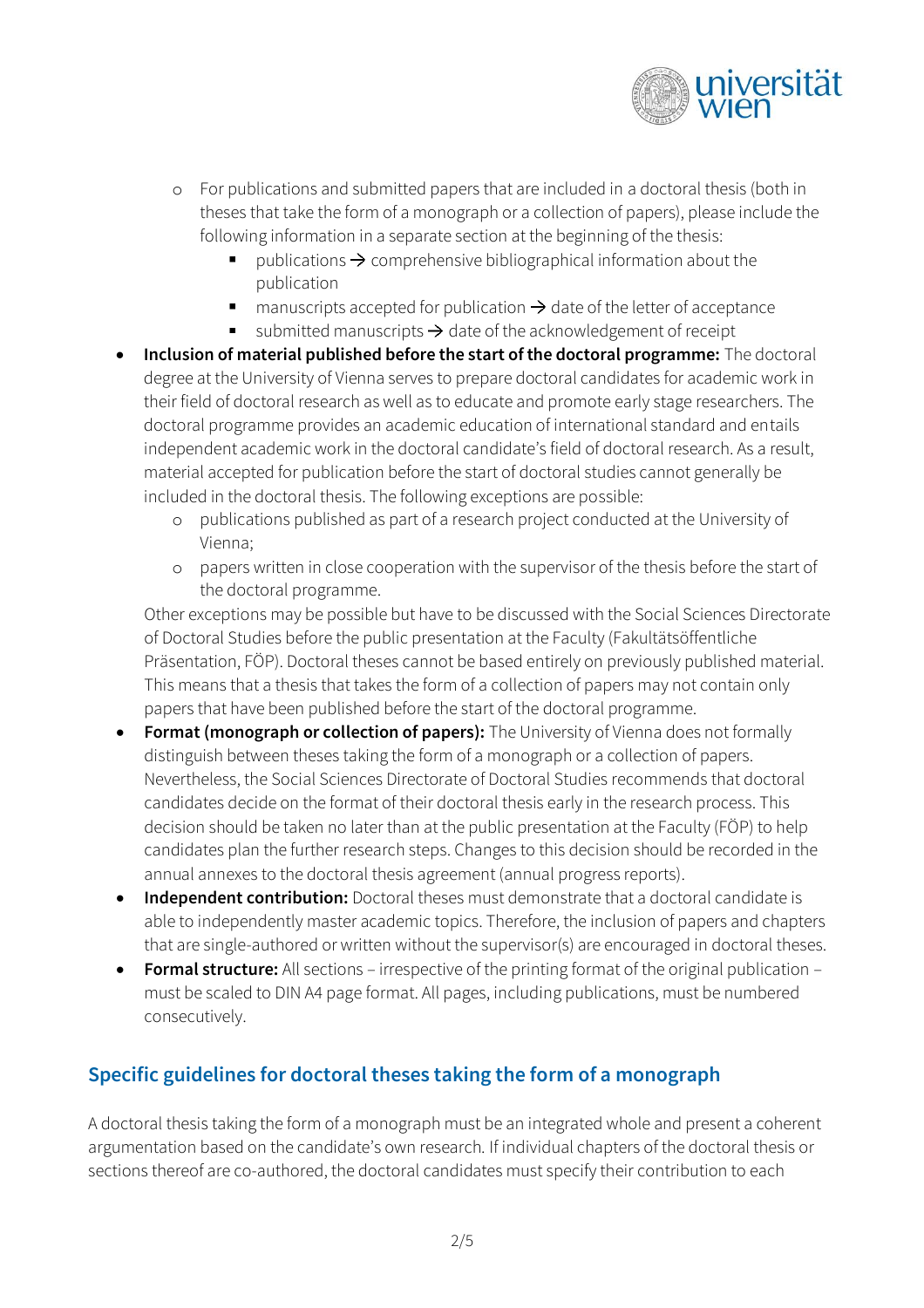

chapter/section based on the modified Vancouver Convention (see Appendix). All co-authors have to confirm this contribution statement. The signed contribution statements should not be included in the doctoral thesis but have to be submitted to the StudiesServiceCenter (SSC). For all co-authored work included in the thesis, the contribution of the doctoral candidate should be substantial and demonstrate independent mastery of the academic topic, in line with the requirements for doctoral theses according to the Statutes. In addition, information about co-authorship should be included in a separate section at the beginning of the doctoral thesis.

## **Specific guidelines for doctoral theses taking the form of a collection of papers**

The guidelines below are based on the recommendations by the Studienpräses [\(link\)](https://studienpraeses.univie.ac.at/fileadmin/user_upload/p_studienpraeses/Studienpraeses_Neu/Info-Blätter/Infoblatt_Leitfaden_kumulative_Dissertationen_EN_011015.pdf). For a positive assessment by reviewers, the Social Sciences Directorate of Doctoral Studies recommends that a doctoral thesis taking the form of a collection of papers:

- consists of at least three papers;
- If papers are co-authored, the doctoral candidate must specify their contribution to each paper based on the modified Vancouver rules (see Appendix). All co-authors have to confirm this contribution statement. The signed contribution statements should not be included in the doctoral thesis but have to be submitted to the SSC. For every paper included in the thesis, the contribution of the doctoral candidate should be substantial and demonstrate independent mastery of the academic topic, in line with the requirements for doctoral theses according to the Statutes. In addition, information about co-authorship should be included in a separate section at the beginning of the doctoral thesis.
- includes a comprehensive discussion of the contribution of the papers to existing research. This discussion of the state of the art and the papers' contribution to it must be written by the doctoral candidate and should show the doctoral candidate's ability to contextualise and reflect on the topics of the doctoral thesis. The comprehensive discussion should connect the individual papers and thereby document the coherent framework of the doctoral thesis project. This discussion should include the following points:
	- o Presentation and analysis of the state of the art in the chosen field(s) of research;
	- o Explanation and discussion of the research question(s) that connect the individual publications;
	- o Description and critical discussion of the chosen research approach, including the theoretical foundations and framework as well as the methodological approach;
	- o Discussion of the central research findings in the context of the overarching research question(s);
	- o Contribution of the research to the academic debate in the relevant discipline(s);
	- o Presentation of the papers included as well as the doctoral candidate's contribution to each paper.

All the points mentioned above have to be discussed in detail. Doctoral theses taking the form of a collection of papers submitted to the doctoral programme in Social Sciences should aim for a discussion comprising between 8,000 and 12,000 words (excluding bibliographical references).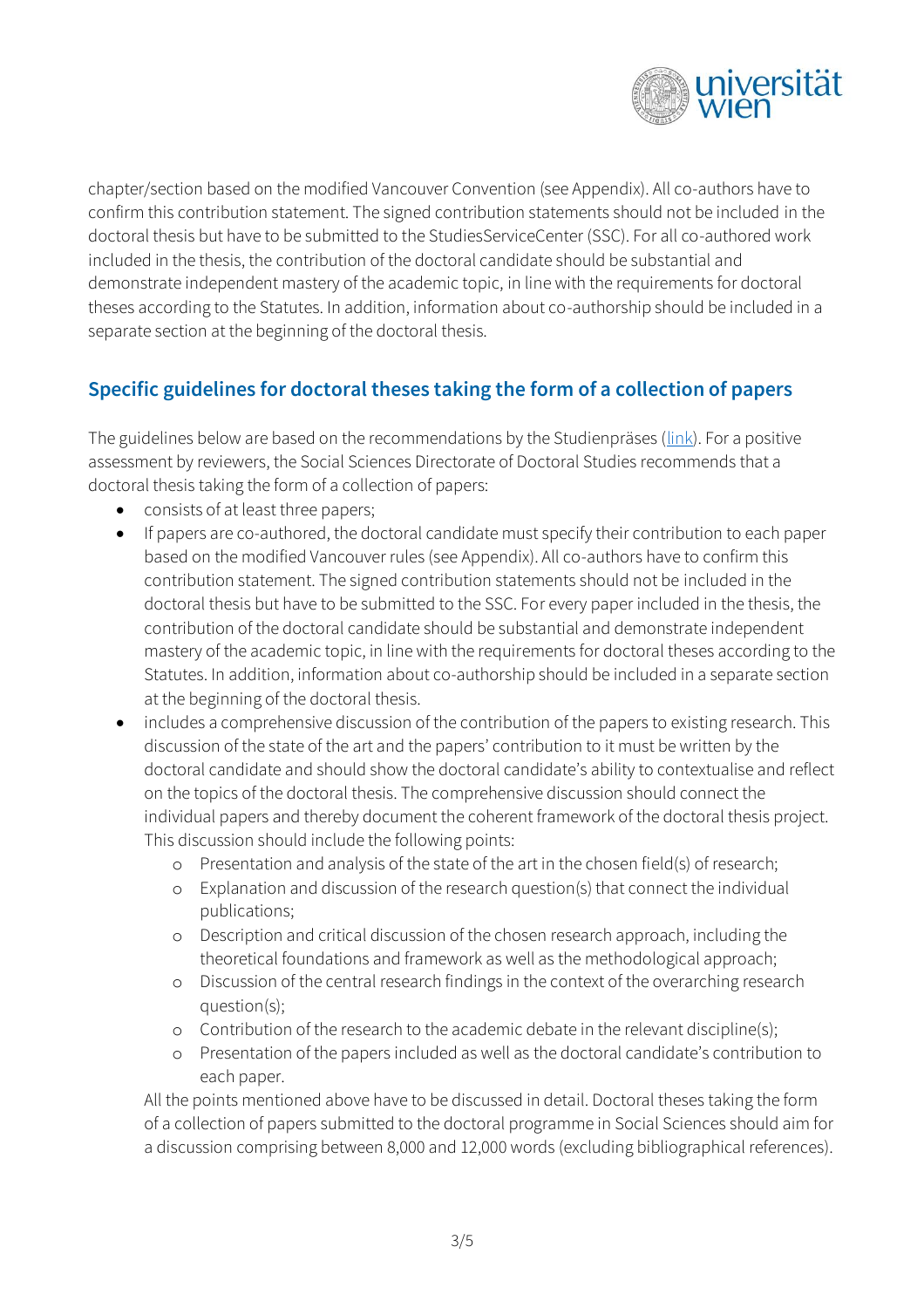

The comprehensive discussion can be presented as an introduction to the papers or can be divided into an introduction and a conclusion.

# **Copyright and embargo periods: recommendations for the inclusion of published papers in doctoral theses**

When uploading the thesis, the online embargo periods of journals and/or publishers have to be observed. Publishing houses and/or journals may require that the electronic version of a doctoral thesis is NOT published online when uploading the thesis to HOPLA. In addition, a blockage of the printed copies of the doctoral thesis may be required. In this case, the doctoral candidate must apply for the blockage of the doctoral thesis when submitting it to the SSC. The duration of the blockage has to comply with the requirements of the publishing house or journals. Note: Most publishing houses or journals have embargo periods of twelve to 36 months in such cases. This guarantees that the publishing house's rights (commercial exploitation) are not violated. The published papers have to be included in the thesis in the journal versions as published (but in DIN A4 page format).

### **Statement by the doctoral candidate**

These guidelines will be forwarded to the reviewers of the doctoral thesis together with the thesis. If a doctoral thesis deviates from these guidelines and recommendations, the doctoral candidate can submit a formal statement to justify the deviations. This statement, if included, will be sent to the reviewers as well.